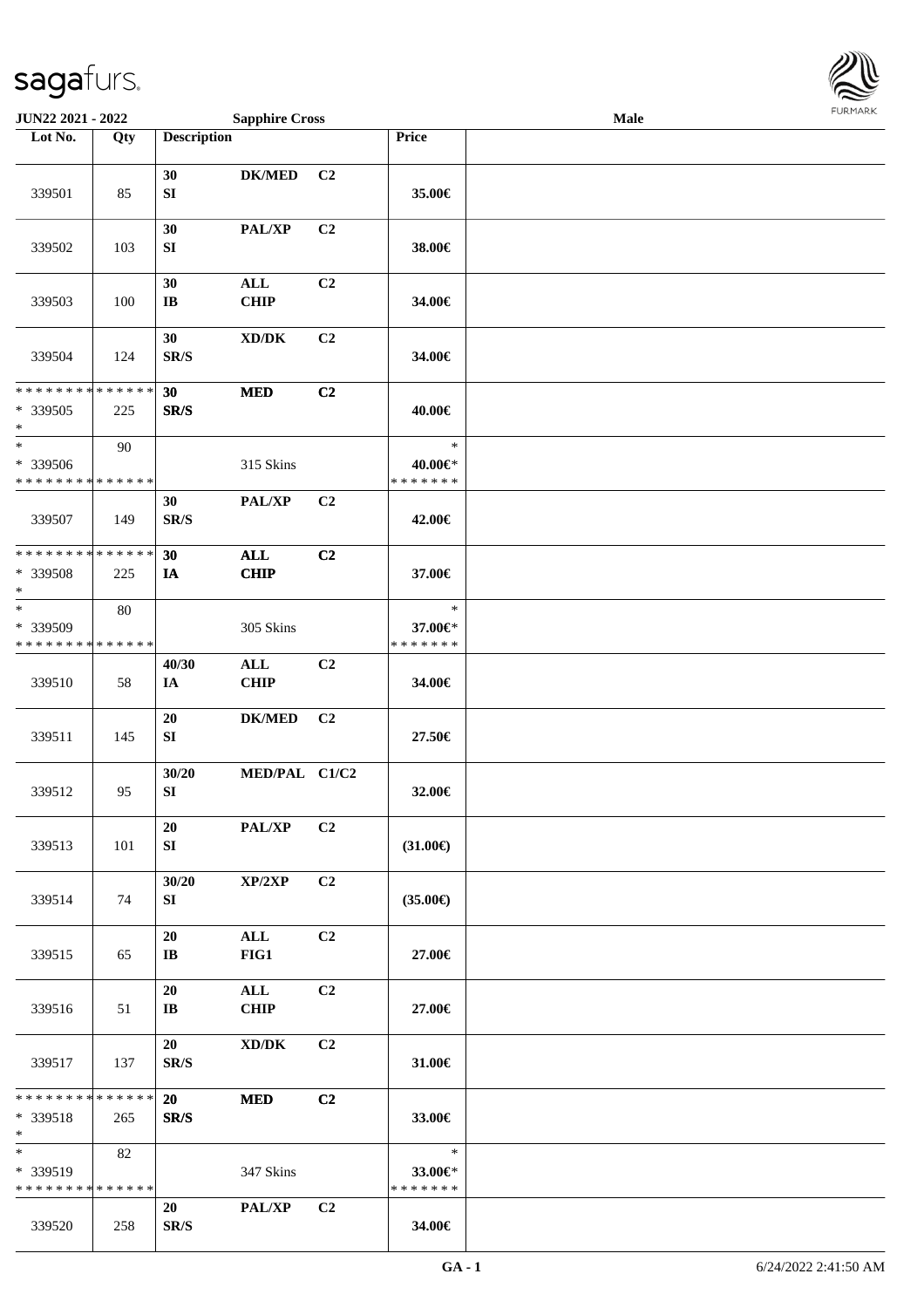

| JUN22 2021 - 2022 |     |                                      | <b>Sapphire Cross</b>                              |       |                   | Male        | FURMARK |  |  |
|-------------------|-----|--------------------------------------|----------------------------------------------------|-------|-------------------|-------------|---------|--|--|
| Lot No.           | Qty | <b>Description</b>                   |                                                    |       | Price             |             |         |  |  |
| 339521            | 105 | ${\bf 20}$<br>IA                     | $\mathbf{ALL}$<br>$FIG1$                           | C1/C2 | 29.50€            |             |         |  |  |
| 339522            | 134 | $20/0$<br>$I\!\!A$                   | $\mathbf{ALL}$<br>CHIP                             | C2    | 27.50€            |             |         |  |  |
| 339523            | 103 | $\bf{0}$<br>${\bf S}{\bf I}$         | $\mathbf{DK}/\mathbf{MED}$                         | C2    | 22.50€            |             |         |  |  |
| 339524            | 72  | $\bf{0}$<br>${\bf SI}$               | PAL/XP                                             | C2    | 25.50€            |             |         |  |  |
| 339525            | 35  | $\boldsymbol{0}$<br>$\bf IB$         | $\mathbf{ALL}$<br>FIG1                             | C2    | 20.50€            |             |         |  |  |
| 339526            | 72  | 20/0<br>$\bf IB$                     | $\mathbf{ALL}$<br>CHIP                             | C2    | 25.00€            |             |         |  |  |
| 339527            | 37  | $20/0$<br>$\rm II$                   | $\mathbf{ALL}$                                     | C2    | 22.00€            |             |         |  |  |
| 339528            | 151 | $\bf{0}$<br>$\mathbf{SR}/\mathbf{S}$ | $\bold{X}\bold{D}/\bold{D}\bold{K}$                | C2    | 21.00€            |             |         |  |  |
| 339529            | 274 | $\bf{0}$<br>SR/S                     | $\bf MED$                                          | C2    | 25.00€            |             |         |  |  |
| 339530            | 215 | $\bf{0}$<br>$\mathbf{SR}/\mathbf{S}$ | PAL/XP                                             | C2    | $(28.50\epsilon)$ |             |         |  |  |
| 339531            | 96  | $\pmb{0}$<br>IA                      | $\mathbf{ALL}$<br>FIG1                             | C1/C2 | 22.50€            |             |         |  |  |
| 339532            | 126 | $0/1$<br>${\bf SI}$                  | $\mathbf{ALL}$                                     | C2    | 19.00€            |             |         |  |  |
| 339533            | 86  | 0/1<br>${\bf IA}$                    | $\mathbf{ALL}$<br>CHIP                             | C2    | 19.50€            |             |         |  |  |
|                   |     |                                      | <b>Sapphire Cross</b><br>Lowgrades                 |       |                   | Male        |         |  |  |
| 339535            | 176 | 30/20<br>(SI)                        | $\mathbf{ALL}$<br>DAM4                             | C2    | 14.50€            |             |         |  |  |
|                   |     |                                      | <b>Sapphire Cross</b><br><b>Breeders</b>           |       |                   | Male        |         |  |  |
| 339537            | 156 | 30/20<br>(SI)                        | $\mathbf{ALL}$                                     | C2    | 26.50€            |             |         |  |  |
| 339538            | 64  | 30/20<br>(SI)                        | $\mathbf{ALL}$<br>$\mathbf{W}\mathbf{B2}$          | C2    | $20.50\in$        |             |         |  |  |
|                   |     |                                      | <b>Sapphire Cross</b><br><b>Breeders Lowgrades</b> |       |                   | <b>Male</b> |         |  |  |
| 339540            | 61  | 30/20<br>(SI)                        | $\mathbf{ALL}$<br>DAM2                             | C2    | 23.50€            |             |         |  |  |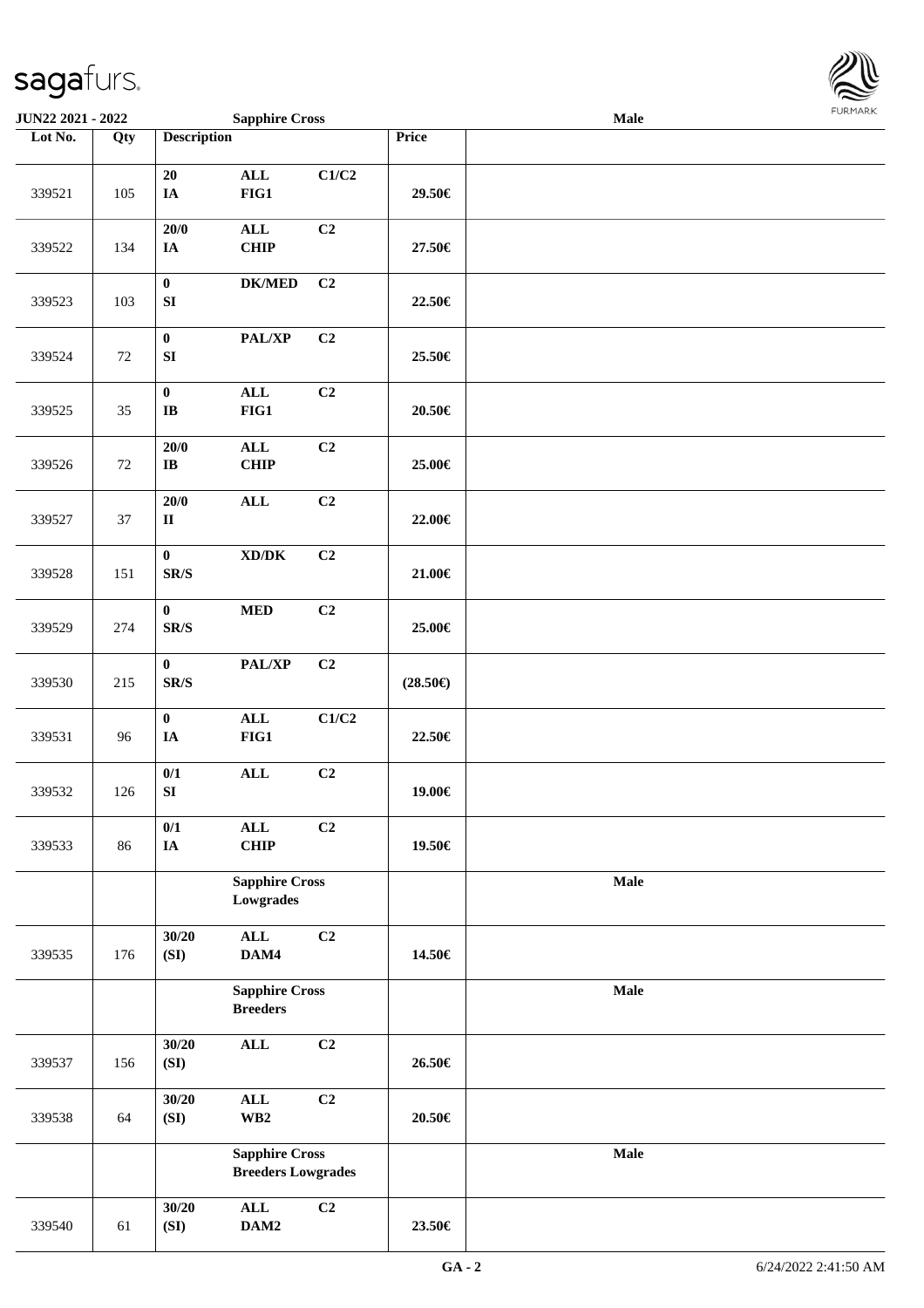

| JUN22 2021 - 2022                                   |     |                                          | <b>Sapphire Cross</b>                                                                                |                |                                          | Female |  |
|-----------------------------------------------------|-----|------------------------------------------|------------------------------------------------------------------------------------------------------|----------------|------------------------------------------|--------|--|
| Lot No.                                             | Qty | <b>Description</b>                       |                                                                                                      |                | Price                                    |        |  |
| 439501                                              | 140 | $\bf{0}$<br>$\mathbf{SR}/\mathbf{S}$     | $\boldsymbol{\text{XD}}\boldsymbol{/}\boldsymbol{\text{DK}}$                                         | C1/C2          | $(24.00\epsilon)$                        |        |  |
| 439502                                              | 119 | $\bf{0}$<br>$\mathbf{SR}/\mathbf{S}$     | $\bf MED$                                                                                            | C1/C2          | $(27.00\epsilon)$                        |        |  |
| 439503                                              | 128 | $\bf{0}$<br>$\mathbf{SR}/\mathbf{S}$     | PAL/XP                                                                                               | C1/C2          | (30.00)                                  |        |  |
| 439504                                              | 109 | $\boldsymbol{0}$<br>IA                   | $\mathbf{ALL}$<br>CHIP                                                                               | C2             | $(23.50\epsilon)$                        |        |  |
| 439505                                              | 98  | $0/1$<br>${\bf S}{\bf I}$                | $\boldsymbol{\text{XD}/\text{DK}}$                                                                   | C1/C2          | $(19.00\epsilon)$                        |        |  |
| 439506                                              | 179 | 0/1<br>${\bf S}{\bf I}$                  | $\bf MED$                                                                                            | C1/C2          | $(22.00\epsilon)$                        |        |  |
| 439507                                              | 172 | 0/1<br>${\bf S}{\bf I}$                  | PAL/XP                                                                                               | C1/C2          | $(25.00\epsilon)$                        |        |  |
| 439508                                              | 75  | 0/1<br>${\bf S}{\bf I}$                  | XP/2XP                                                                                               | C2             | $(25.00\epsilon)$                        |        |  |
| 439509                                              | 33  | $0/1$<br>${\bf S}{\bf I}$                | $\mathbf{ALL}$                                                                                       | C3             | $(20.50\in)$                             |        |  |
| 439510                                              | 54  | 0/1<br>$\mathbf{I}\mathbf{B}$            | $\mathbf{ALL}$<br>$FIG1$                                                                             | C <sub>2</sub> | $(19.50\epsilon)$                        |        |  |
| 439511                                              | 88  | $0/1$<br>$\bf I\bf B$                    | $\mathbf{ALL}$<br>CHIP                                                                               | C2             | $(19.50\epsilon)$                        |        |  |
| ******** <mark>******</mark><br>* 439512<br>$*$     | 485 | $\mathbf{1}$<br>$\mathbf{SR}/\mathbf{S}$ | $\boldsymbol{\text{X}}\boldsymbol{\text{D}}\boldsymbol{/}\boldsymbol{\text{D}}\boldsymbol{\text{K}}$ | C1/C2          | 18.50€                                   |        |  |
| $\ast$<br>$* 439513$<br>* * * * * * * * * * * * * * | 64  |                                          | 549 Skins                                                                                            |                | $\ast$<br>$18.00 \in$ *<br>* * * * * * * |        |  |
| 439514                                              | 413 | $\mathbf{1}$<br>SR/S                     | $\bf MED$                                                                                            | C1/C2          | 22.50€                                   |        |  |
| 439515                                              | 203 | $\mathbf{1}$<br>$\mathbf{SR}/\mathbf{S}$ | PAL/XP                                                                                               | C1/C2          | 23.00€                                   |        |  |
| 439516                                              | 107 | 0/1<br>$\mathbf{SR}/\mathbf{S}$          | $\mathbf{ALL}$                                                                                       | C3             | $(22.00\epsilon)$                        |        |  |
| 439517                                              | 169 | 0/1<br>IA                                | $\mathbf{ALL}$<br>FIG1                                                                               | C1/C2          | $(21.00\epsilon)$                        |        |  |
| 439518                                              | 199 | $\mathbf{1}$<br>IA                       | ALL<br><b>CHIP</b>                                                                                   | C <sub>2</sub> | 18.50€                                   |        |  |
| 439519                                              | 127 | $\mathbf{1}$<br><b>SROY</b>              | MED/PAL C3                                                                                           |                | $(21.00\epsilon)$                        |        |  |
| 439520                                              | 48  | 0/1<br><b>SROY</b>                       | XP/2XP                                                                                               | C3             | $(24.50\epsilon)$                        |        |  |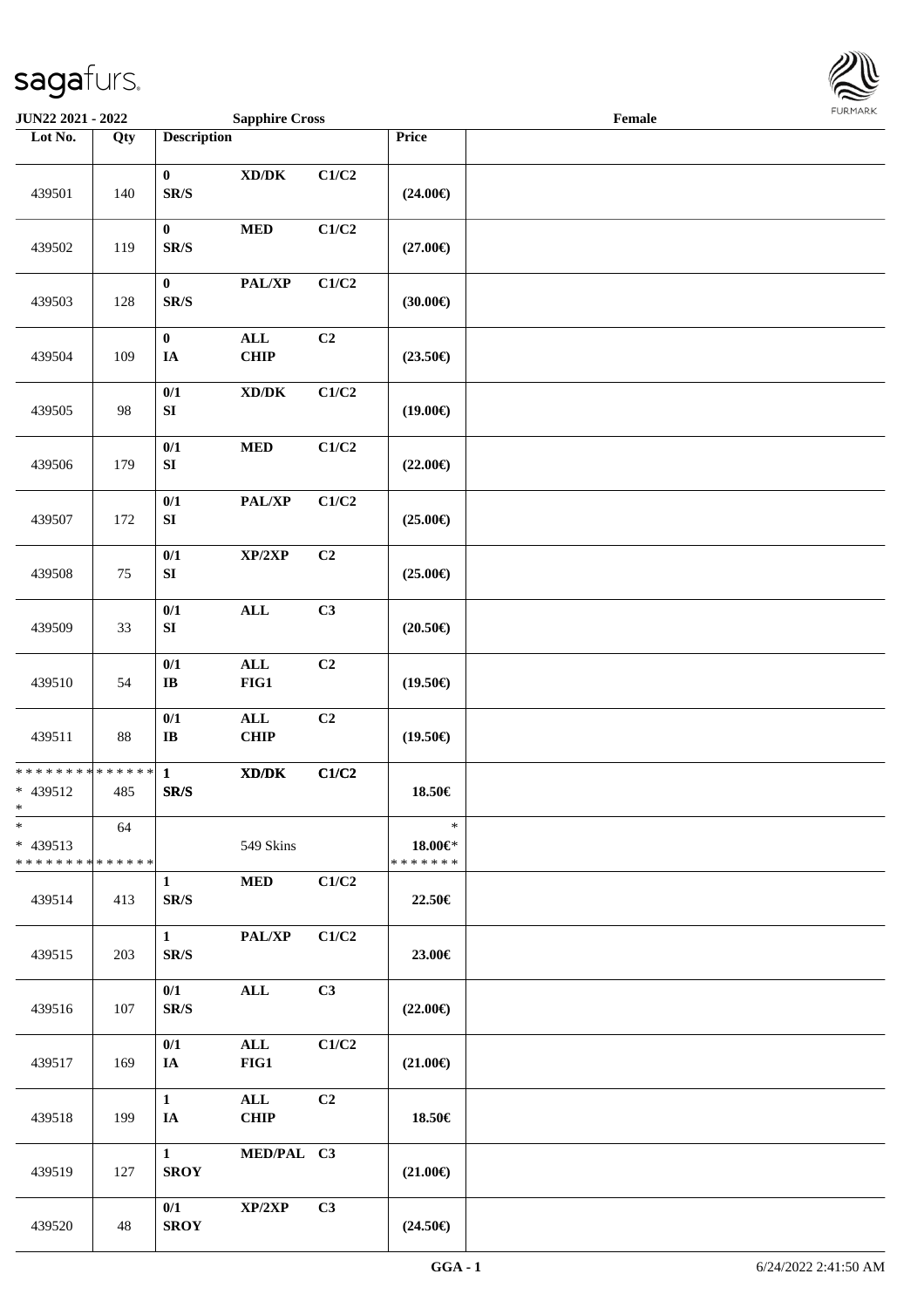

| JUN22 2021 - 2022 |        |                                            | <b>Sapphire Cross</b>                                        |                           |                   | Female |  |
|-------------------|--------|--------------------------------------------|--------------------------------------------------------------|---------------------------|-------------------|--------|--|
| Lot No.           | Qty    | <b>Description</b>                         |                                                              |                           | Price             |        |  |
| 439521            | 88     | $\overline{2}$<br>${\bf SI}$               | $\boldsymbol{\text{XD}}\boldsymbol{/}\boldsymbol{\text{DK}}$ | C1/C2                     | 13.50€            |        |  |
| 439522            | 166    | $\mathbf 2$<br>${\bf SI}$                  | $\bf MED$                                                    | C1/C2                     | 16.00€            |        |  |
| 439523            | 97     | $\mathbf 2$<br>${\bf SI}$                  | PAL/XP                                                       | C1/C2                     | $(18.00\epsilon)$ |        |  |
| 439524            | 112    | $\boldsymbol{2}$<br>${\bf SI}$             | $\mathbf{ALL}$                                               | C3                        | 15.00€            |        |  |
| 439525            | 129    | $1/2$<br>$\bf{IB}$                         | $\mathbf{ALL}$<br>$FIG1$                                     | C2                        | 16.00€            |        |  |
| 439526            | $22\,$ | $1/2$<br>$\rm II$                          | $\mathbf{ALL}$                                               | C2                        | $(14.50\epsilon)$ |        |  |
| 439527            | 36     | $1/2$<br>$\mathbf{SAGA}$                   | 5 <sub>xD</sub>                                              | C2                        | 14.00€            |        |  |
| 439528            | 237    | $\mathbf 2$<br>$\mbox{S}\mbox{R}/\mbox{S}$ | $\boldsymbol{\text{XD}}\boldsymbol{/}\boldsymbol{\text{DK}}$ | C1/C2                     | 15.50€            |        |  |
| 439529            | 413    | $\mathbf 2$<br>$\mathbf{SR}/\mathbf{S}$    | $\bf MED$                                                    | $\mathbf{C1}/\mathbf{C2}$ | 18.00€            |        |  |
| 439530            | 255    | $\overline{2}$<br>$\mbox{{\sc S}\,R/S}$    | $\mathbf{PAL}/\mathbf{XP}$                                   | $\mathbf{C1}/\mathbf{C2}$ | $(20.50\epsilon)$ |        |  |
| 439531            | 74     | $\mathbf{2}$<br>$\mbox{{\sc S}\,R/S}$      | $\mathbf{ALL}$                                               | C3                        | $(15.50\epsilon)$ |        |  |
| 439532            | 162    | $\overline{2}$<br><b>SROY</b>              | Dark                                                         | C1/C2                     | $(17.00\in)$      |        |  |
| 439533            | 108    | $\mathbf{3}$<br>SI                         | $\mathbf{ALL}$                                               | C <sub>2</sub>            | 11.50€            |        |  |
| 439534            | 125    | 2/3<br>$\mathbf{I}$ <b>B</b>               | ALL<br><b>CHIP</b>                                           | C2                        | 13.50€            |        |  |
| 439535            | 179    | 3 <sup>1</sup><br>SR/S                     | ALL                                                          | C2                        | 13.00€            |        |  |
| 439536            | 129    | 2/3<br>IA                                  | $\mathbf{ALL}$<br>FIG1                                       | C1/C2                     | 13.50€            |        |  |
| 439537            | 213    | 2/3<br>IA                                  | $\mathbf{ALL}$<br><b>CHIP</b>                                | C2                        | 13.50€            |        |  |
| 439538            | 110    | 3 <sup>7</sup><br><b>SROY</b>              | $\mathbf{ALL}$                                               | C2                        | 13.00€            |        |  |